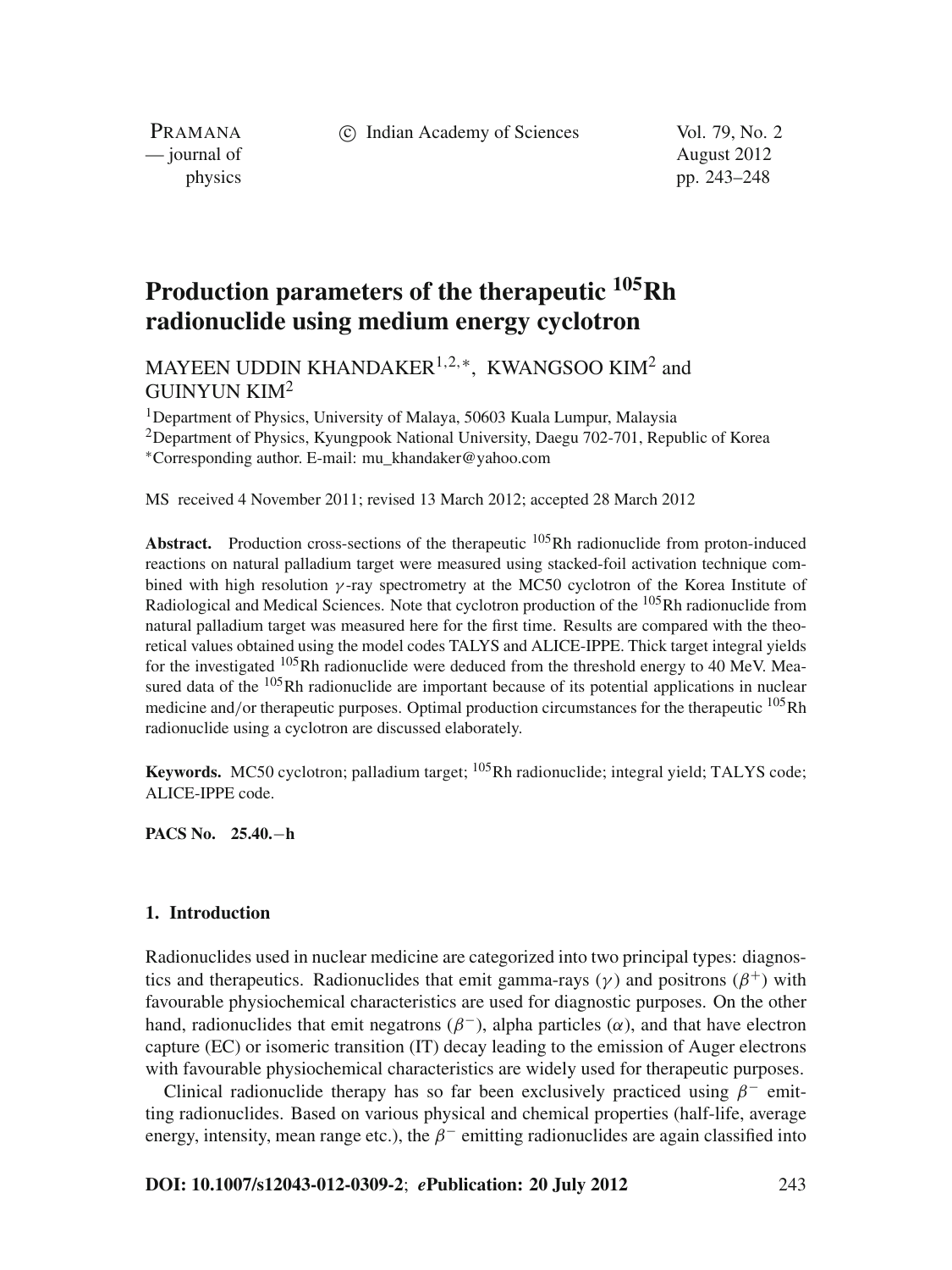three sub-groups: radionuclides frequently used for clinical purposes, radionuclides used in pre-clinical studies, and potential radionuclides that have yet to be investigated [1]. The radionuclide <sup>105</sup>Rh is considered as a low-energy  $\beta^-$  emitter, and is used in pre-clinical studies. It is a good candidate for giving therapy in small tumours ( $d \approx 1-2$  mm) [2] due to its physical properties ( $T_{1/2} = 35.36$  h,  $E_{\beta-\text{max}} = 567.2$  keV,  $I_{\beta-} = 75\%$ , weighted average of beta energy  $= 179.4$  keV, and maximum range in soft tissue  $= 0.89$  mm). Beside this, rhodium complexes are kinetically inert and are expected to be very stable *in vivo* [3]. Currently, large amount of high specific activity <sup>105</sup>Rh radionuclide is produced by nuclear reactors using an enriched  $104$ Ru target via the indirect  $104$ Ru(n,  $\gamma$ ) $105$ Ru  $\rightarrow$  $105$ Rh processes. But,  $105$ Rh radionuclide produced via these processes is contaminated by high level of Ru impurity due to the complicated radiochemical separation method [1]. It is also possible to obtain very large quantities of  $105$ Rh as a fission product, if required. But the radiochemical work involved in the separation of the fission products is rather cumbersome. Alternatively, pure form of Rh-105 can be produced using medium energy cyclotrons through the proton and light charged particle irradiations on palladium targets.

Understanding the importance of therapeutic <sup>105</sup>Rh radionuclide, we investigated the <sup>nat</sup>Pd(p, *x*)<sup>105</sup>Rh processes leading to the production parameters of <sup>105</sup>Rh radionuclide using an azimuthally field varying (AVF) MC-50 cyclotron at the Korea Institute of Radiological and Medical Sciences (KIRAMS). The integral yields of the investigated <sup>105</sup>Rh radionuclide were also deduced using the measured cross-sections and the electronic stopping power of natural palladium from 40 MeV down to its threshold energy.

# **2. Experimental method**

The irradiation technique, the activity determination and the data evaluation procedures were similar to our previous works [4–8]. Some important features relevant to this work are discussed as follows. The well-established stacked-foil activation technique and a high-resolution  $\gamma$ -ray spectrometer were employed to determine the excitation function of the <sup>nat</sup>Pd(p, *x*)<sup>105</sup>Rh processes. A highly pure (>99.99%) 50  $\mu$ m thick Pd foil with a natural isotopic composition (1.02% <sup>102</sup>Pd, 11.14% <sup>104</sup>Pd, 22.33% <sup>105</sup>Pd, 27.33% <sup>106</sup>Pd, 26.46%  $^{108}$ Pd and 11.72%  $^{110}$ Pd) was used as the target for irradiation. Several foils of copper ( $>99.98\%$  purity and 100  $\mu$ m thickness), and aluminum (99.999% purity and 200  $\mu$ m thickness) together with the Pd target foils were assembled in a stack. The Cu and the Al foils were used to monitor the beam intensity and to degrade the beam energy, respectively. The stacked foils were irradiated for 60 min by proton energy of 42.1 MeV with a beam current of about 100 nA from the external beam line of the MC-50 cyclotron at the KIRAMS. After the irradiation (∼1 h) and an appropriate cooling time (∼3 h), the  $\gamma$ -ray activity of the activated foils were measured using a  $\gamma$ -ray spectrometer. The spectrum analysis was done using the  $\gamma$ -ray vision 5.0 (EG&G Ortec) program. The photopeak efficiency curve of the  $\gamma$ -ray spectrometer was calibrated for the counting distances with a set of standard  $\gamma$ -ray point sources. The intensity of bombarding proton beam was determined using the monitor reactions, <sup>27</sup>Al(p, *x*)<sup>24</sup>Na and <sup>nat</sup>Cu(p, *x*n)<sup>62</sup>Zn [9], from the measured activities induced in monitor foils at the front position of the stack by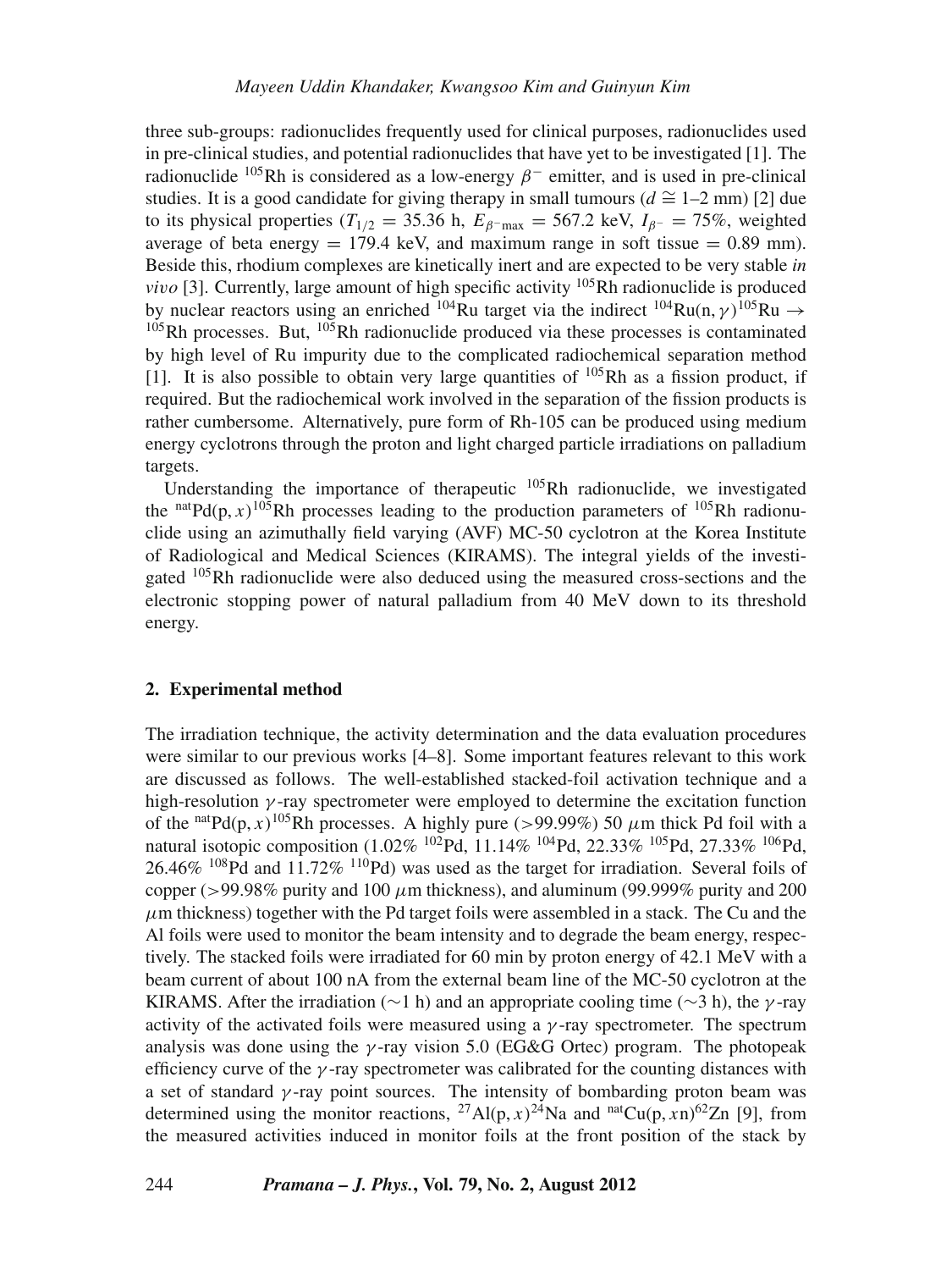# *Production parameters of the therapeutic* <sup>105</sup>*Rh radionuclide*

considering that the monitor foils were irradiated simultaneously and measured in the same counting geometry, and with the same HPGe detector calibrated by the abovementioned standard point sources. Multiple monitor foils decrease the probability of introducing unknown systematic uncertainties during the activity determination. It was also considered that the loss of a proton flux was very small and very hard to deduce practically. The beam intensity was considered as constant to deduce cross-sections for each foil in the stack. The proton energy degradation along the stacked foils was calculated using the computer program SRIM-2003 [10]. The activation cross-sections for the  $n \text{atPd}(p, x)$ <sup>105</sup>Rh reaction were determined using the well-known activation formula [5,6]

$$
\sigma(E_i) = \frac{\lambda C(E_i)}{\varepsilon(E_\gamma) I_\gamma \rho t \phi \cdot (1 - e^{-\lambda t_m}) e^{-\lambda t_c} (1 - e^{-\lambda t_i})},\tag{1}
$$

where  $\lambda$  is the decay constant (s<sup>-1</sup>),  $C(E_i)$  is the net counts under the photopeak area at the *i*th sample,  $\varepsilon(E_v)$  is the detection efficiency of the HPGe detector,  $I_v$  is the *γ*-ray intensity,  $\rho$  is the atomic density of the target (atoms/cm<sup>3</sup>), *t* is the target foil thickness (cm),  $\phi$  is the proton beam intensity (p · s<sup>-1</sup>),  $t_c$  is the cooling time (s),  $t_m$  is the counting time  $(s)$  and  $t_i$  is the irradiation time  $(s)$ . The decay data of the radioactive products were taken from the NUDAT-2 database [11].

The uncertainty of the proton energy for each representing point was estimated from the uncertainty of the incident beam energy, the target thickness and the beam straggling. On the other hand, the uncertainty of cross-sections was estimated using the uncertainty propagation formula by considering the statistical uncertainty of the  $\gamma$ -ray counting ( $∼10\%)$ , uncertainty in the monitor flux ( $∼7\%)$ , uncertainty in the detector efficiency (2–3%), and uncertainty in the decay data ( $\sim$ 1%). The overall uncertainties of the measured cross-sections were ∼13%.

#### **3. Model calculations**

Model calculations of nuclear reaction cross-sections are usually performed, if there is any lack of reference data and/or shows any discrepancy among various measurements. On the other hand, precisely measured experimental data are necessary to probe and improve the results of model calculations and/or to find the optimal parameters. In fact, experimental data and calculated ones from model codes could play a complimentary role for a complete understanding of the physical processes of nuclear reactions. Moreover, a model calculation allows us to extrapolate and predict the experimental data, and also ensure an internal consistency of the data. The measured data of the  $n \text{atPd}(p, x)$ <sup>105</sup>Rh processes were compared with the theoretical values obtained by the TALYS [12] and the ALICE-IPPE [13] codes for cross-validation. The TALYS-1.0 cross-sections presented in this work were calculated using the default parameter set of TALYS-1.0, and also cross-checked with the data available in the TENDL-2010 [14] database. On the other hand, ALICE-IPPE cross-sections presented in this work were taken from the MENDL-2P database [15]. However, a brief description of the model codes relevant to this work is available elsewhere [4–8].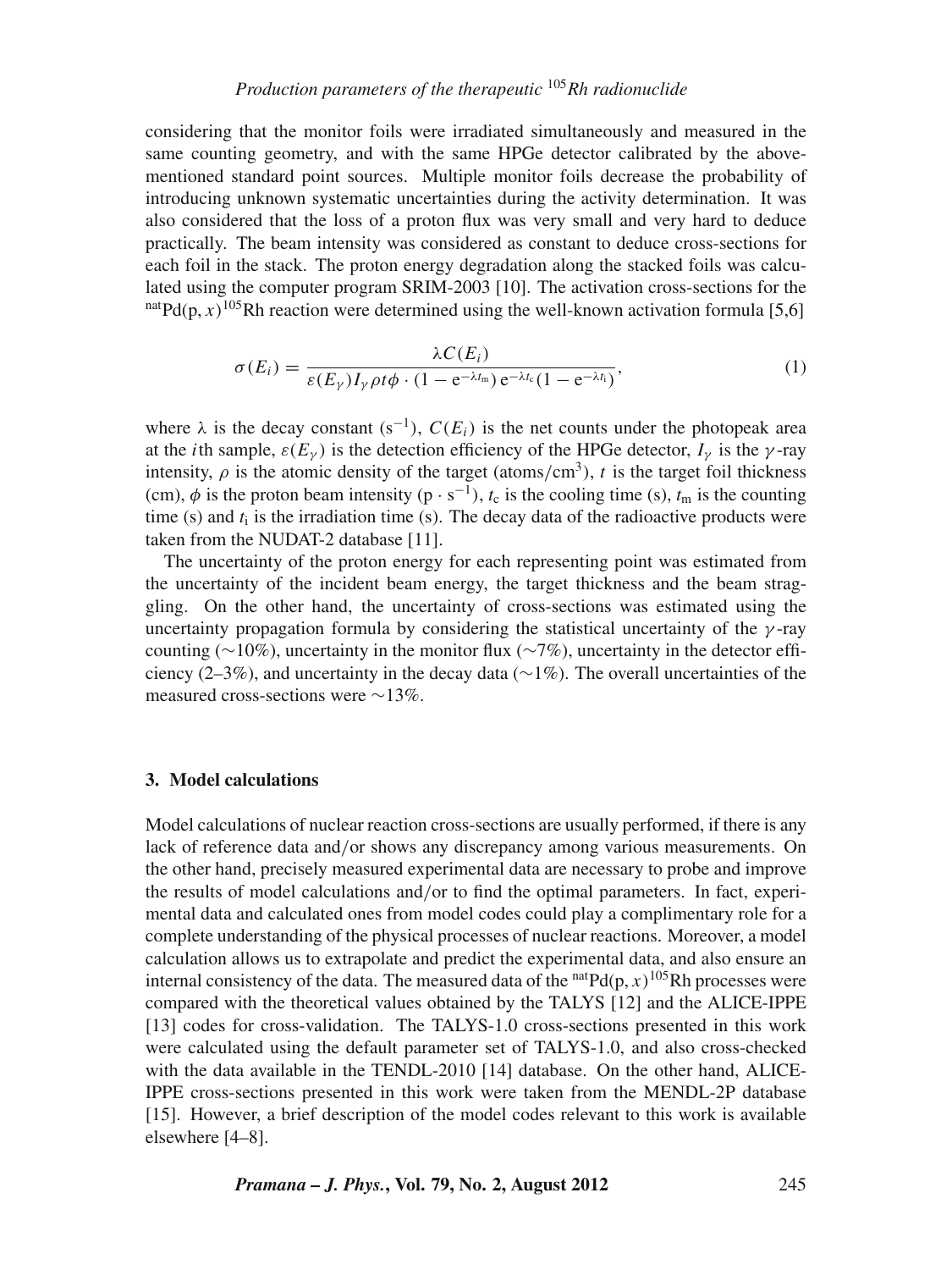#### **4. Results and discussion**

The long-lived radionuclide <sup>105</sup>Rh ( $T_{1/2}$  = 35.36 h;  $\beta^-$  = 100%) has a short-lived metastable state <sup>105m</sup>Rh ( $T_{1/2}$  = 40.0 s), which completely decays to the ground state by an isomeric transition (IT) process before the onset of our measurement. Therefore, the measured cross-sections are the sum of the cross-sections of the ground state and the metastable state of  $105$ Rh. The contributing direct channels for the formation of this radionuclide are <sup>106</sup>Pd(p, 2p)<sup>105</sup>Rh ( $E_{\text{thr}} = -9.34$  MeV), <sup>108</sup>Pd(p,  $\alpha$ )<sup>105</sup>Rh  $(E_{\text{thr}} = 3.19 \text{ MeV})$ ,  $^{108}$ Pd(p, pt)<sup>105</sup>Rh ( $E_{\text{thr}} = -16.62 \text{ MeV}$ ),  $^{108}$ Pd(p, 2n2p)<sup>105</sup>Rh ( $E_{\text{thr}} =$  $-25.11$  MeV), <sup>110</sup>Pd(p, 2n $\alpha$ )<sup>105</sup>Rh ( $E_{\text{thr}} = -11.8$  MeV) and <sup>110</sup>Pd(p, 2npt)<sup>105</sup>Rh ( $E_{\text{thr}} =$ −31.60 MeV) within our investigated energy region. The radionuclide <sup>105</sup>Rh was identified using its strong and independent  $\gamma$ -line,  $E_{\gamma} = 318.9 \text{ keV } (I_{\gamma} = 19.1\%)$ . We could not compare the present results with any previous measurements because of the lack of available literature data. The measured excitation function of this radionuclide formation is shown in figure 1 and compared with the value predicted by the TALYS [12] and the ALICE-IPPE [13] codes. The isotopic cross-sections estimated by the TALYS code explain that the first peak around 20 MeV is mostly from the contribution of the  $^{108}Pd(p, x)^{105}$ Rh processes, and the increase in values from 30 MeV are due to the contributions from the <sup>106</sup>Pd(p, *x*)<sup>105</sup>Rh and <sup>110</sup>Pd(p, *x*)<sup>105</sup>Rh reactions. The shape of the present excitation function is similar to that predicted by both codes. However, the present absolute cross-sections around 20 MeV is systematically higher than those predicted by both the codes. The second peak around 40 MeV predicted by the ALICE-IPPE code could not be observed both in the TALYS code and in the present result, especially in absolute values. Although contribution of <sup>105</sup>Ru ( $T_{1/2} = 4.44$  h) radionuclide via  $\beta^-$  decay to the measured cross-sections of  $105$ Rh is energetically possible, we could not observe any characteristic γ-line (e.g., 724 keV (47.3%)) of  $^{105}$ Ru in the complex γ-ray spectra. It is noted that, the theoretical cross-sections of the  $<sup>nat</sup>Pd(p, x)<sup>105</sup>Ru$  reaction predicted</sup> by the TALYS and ALICE-IPPE codes are very low throughout the whole investigated energy region in this experiment. The possible reason for this deviation is the insufficient  $\alpha$  emission process near the (p,  $\alpha$ ) threshold. <sup>108</sup>Pd(p,  $\alpha$ )<sup>105</sup>Rh exothermal reactions



**Figure 1.** Excitation function for the  $105$ Rh radionuclide.

246 *Pramana – J. Phys.***, Vol. 79, No. 2, August 2012**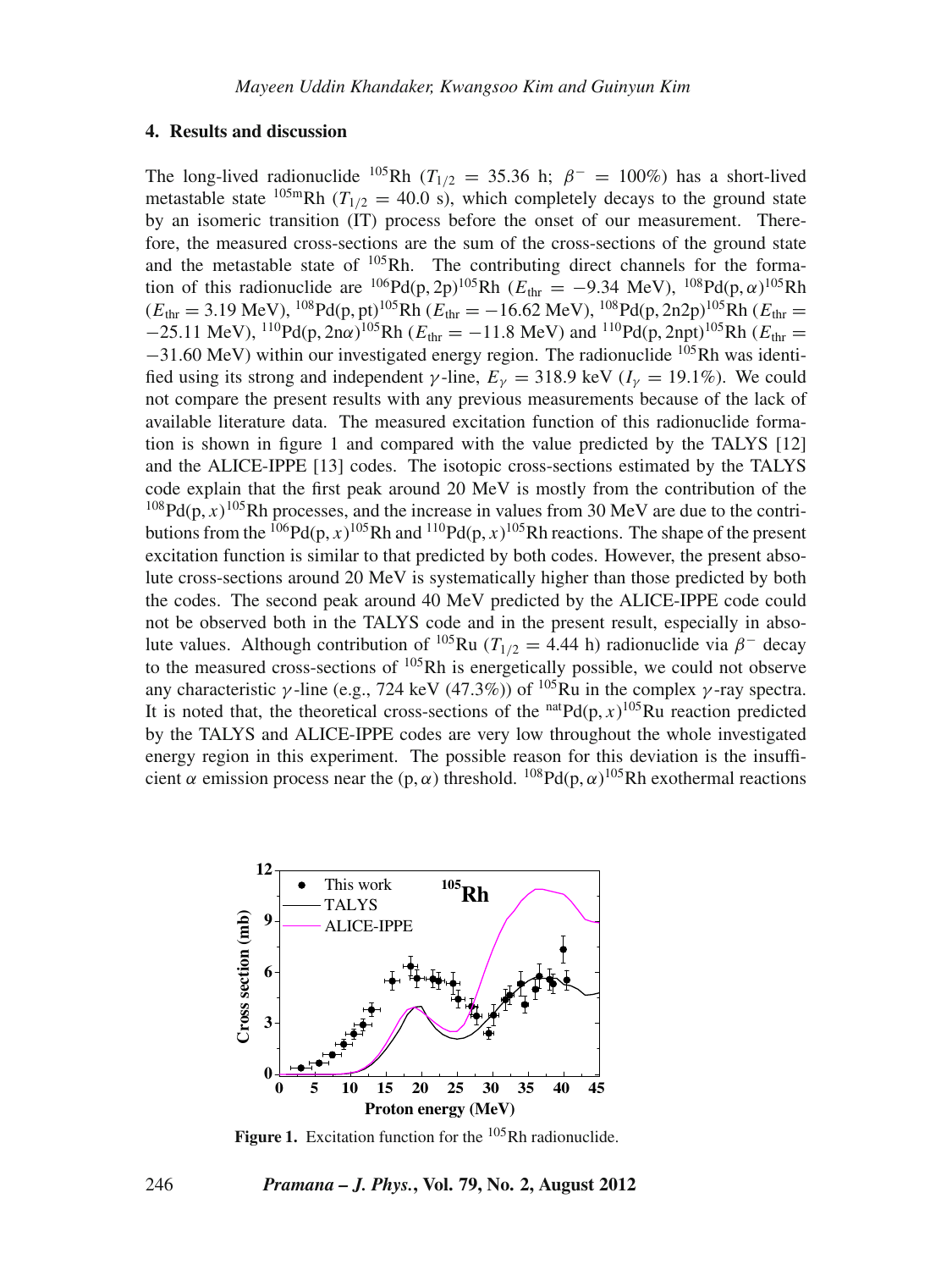

Figure 2. Integral yield for the <sup>105</sup>Rh radionuclide.

 $(Q > 0)$  are supposed to make major contribution within the investigated energy region of this experiment.

# **5. Thick target yields**

The thick target yields [9] for the investigated  $105Rh$  radionuclide were deduced using the measured cross-sections and electronic stopping power of natPd from threshold energy region to the initial proton energy region by taking into account that the total energy is absorbed in the target. A detailed explanation for the deduction of yield is available elsewhere [4–8]. The integral yield is expressed as  $MBq/\mu A \cdot h$ . The analytical meaning of the thick target yields is the slope of the growing activity of the produced radionuclide vs. irradiation time at the beginning of the irradiation. The obtained thick target yields for the  $105\text{Rh}$  radionuclide are given in figure 2 as a function of proton energy. We cannot compare the present results with any directly measured thick target yield due to the unavailability of any literature data. It should be mentioned that our calculated integral yields can be used for the optimization of production yields of the corresponding radionuclide with minimum impurity contamination.

#### **6. Conclusions**

Production cross-sections of the  $105$ Rh radionuclide from the proton irradiations on natural palladium targets were measured using stacked-foil activation technique combined with high resolution  $\gamma$ -ray spectrometry in the energy range of 4–40 MeV with an overall uncertainty of 13%. The measured cross-sections of  $<sup>nat</sup>Pd(p, x)<sup>105</sup>Rh$  were not well</sup> explained by the TALYS and ALICE-IPPE codes. As the decay properties of this radionuclide are suitable for therapeutic applications, the actual shape of the excitation function and absolute value should be confirmed by further measurements. The thick target yields derived from the measured cross-sections showed that the proton-induced reaction on a palladium target using low-energy  $(E < 20 \text{ MeV})$  cyclotron can be used for the production of  $105$ Rh, if one uses a  $108$ Pd-enriched target.